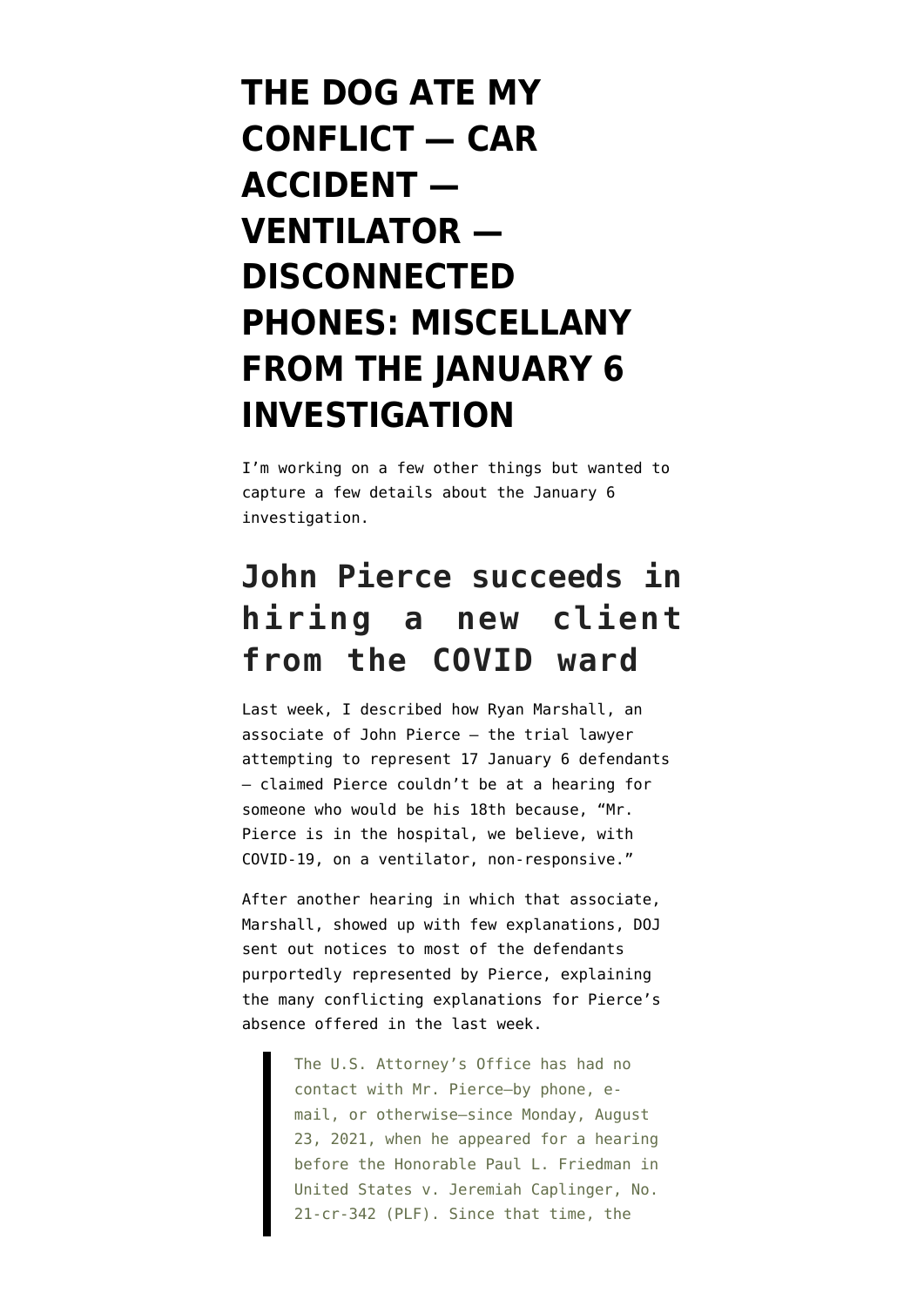U.S. Attorney's Office has heard conflicting information about Mr. Pierce's health and whereabouts. The morning of Tuesday, August 24, Mr. Pierce was scheduled to appear before Judge Friedman for a status hearing in United States v. Nathaniel DeGrave, No. 21-cr-90. Mr. Pierce was not present at the hearing. Instead, Ryan Marshall—an associate from Mr. Pierce's law firm who is not a licensed attorney—appeared in Mr. Pierce's place and represented to the court that Mr. Pierce's absence was due to a conflict. A few hours later, Mr. Marshall attended a reverse-proffer session with a different defendant represented by Mr. Pierce, telling the Assistant U.S. Attorney that he had just gotten word that Mr. Pierce had been in an accident and was on his way to the hospital. Mr. Marshall then proceeded with the reverse-proffer session in Mr. Pierce's absence.

The next morning, August 25, Mr. Marshall again appeared in Mr. Pierce's place at a hearing before the Honorable Amit P. Mehta in United States v. Shane Jenkins, No. 21-cr-245. At that hearing, Mr. Marshall represented to the court that Mr. Pierce was hospitalized with COVID19, on a ventilator, and nonresponsive. After that information was reported publicly, a different individual reached out to an NPR correspondent and wrote that Mr. Pierce did not, in fact, have COVID, but instead "was hospitalized on Monday due to symptoms that he believed might be related to Covid-19"; "appears to have been suffering from dehydration and exhaustion"; and "remains under the care of his doctors[.]"3 On Thursday, August 26, Mr. Marshall again appeared before Judge Mehta in Mr. Pierce's stead, this time in United States v. Peter Schwartz, No. 21-cr178. Before that hearing, Mr.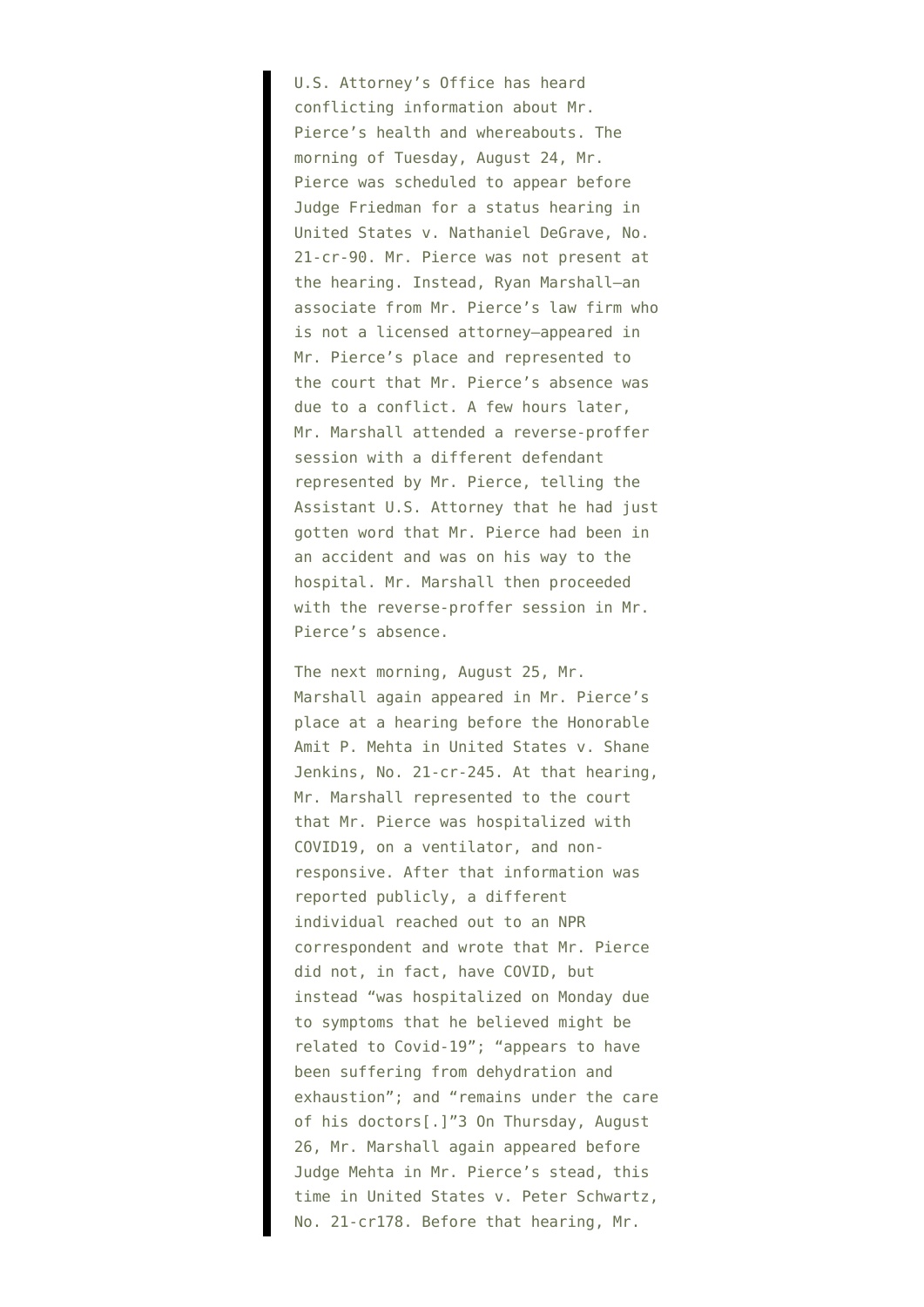Marshall told the Assistant U.S. Attorney that he had not had any direct contact with Mr. Pierce, but that one of Mr. Pierce's friends had told him that Mr. Pierce was sick with COVID-19 and another had said he was not. During the hearing, Mr. Marshall requested, and was granted, a sealed bench conference at which to discuss Mr. Pierce's condition. Later that evening, the same NPR correspondent reported that "[o]ne source close to attorney John Pierce tells me that [Mr.] Pierce is currently hospitalized, and has been diagnosed with COVID19, but firmly denied that he was ever placed on a ventilator."4 Adding to the confusion, Mr. Pierce, who generally posts multiple messages to Twitter on a daily basis, has not tweeted since August 20.5 And there are reports that "multiple phone numbers for Pierce's law firm, Pierce Bainbridge P.C., have been disconnected." [my emphasis]

DOJ then declared all those cases to be "effectively at a standstill" and invited the respective judges to "take any steps [they] believe[] necessary to ensure that the defendant's rights are adequately protected while Mr. Pierce remains hospitalized."

Just as all these letters started to go out, the Notice of Attorney Appearance that Marshall had claimed had been filed on August 24, only dated August 30 and auto-signed by Pierce (who may or may not be on a ventilator), [appeared in the](https://storage.courtlistener.com/recap/gov.uscourts.dcd.229273/gov.uscourts.dcd.229273.22.0_1.pdf) [docket](https://storage.courtlistener.com/recap/gov.uscourts.dcd.229273/gov.uscourts.dcd.229273.22.0_1.pdf) for Shane Jenkins, the defendant at whose hearing Marshall first reported that Pierce was on a ventilator. Shortly thereafter a [notice](https://storage.courtlistener.com/recap/gov.uscourts.dcd.229273/gov.uscourts.dcd.229273.23.0.pdf) [letter](https://storage.courtlistener.com/recap/gov.uscourts.dcd.229273/gov.uscourts.dcd.229273.23.0.pdf) covering Jenkins went to Judge Amit Mehta, who had already received at least one for other Pierce defendants. It noted,

> At an August 25, 2021, hearing before the Honorable Amit P. Mehta in United States v. Shane Jenkins, No. 21-cr-245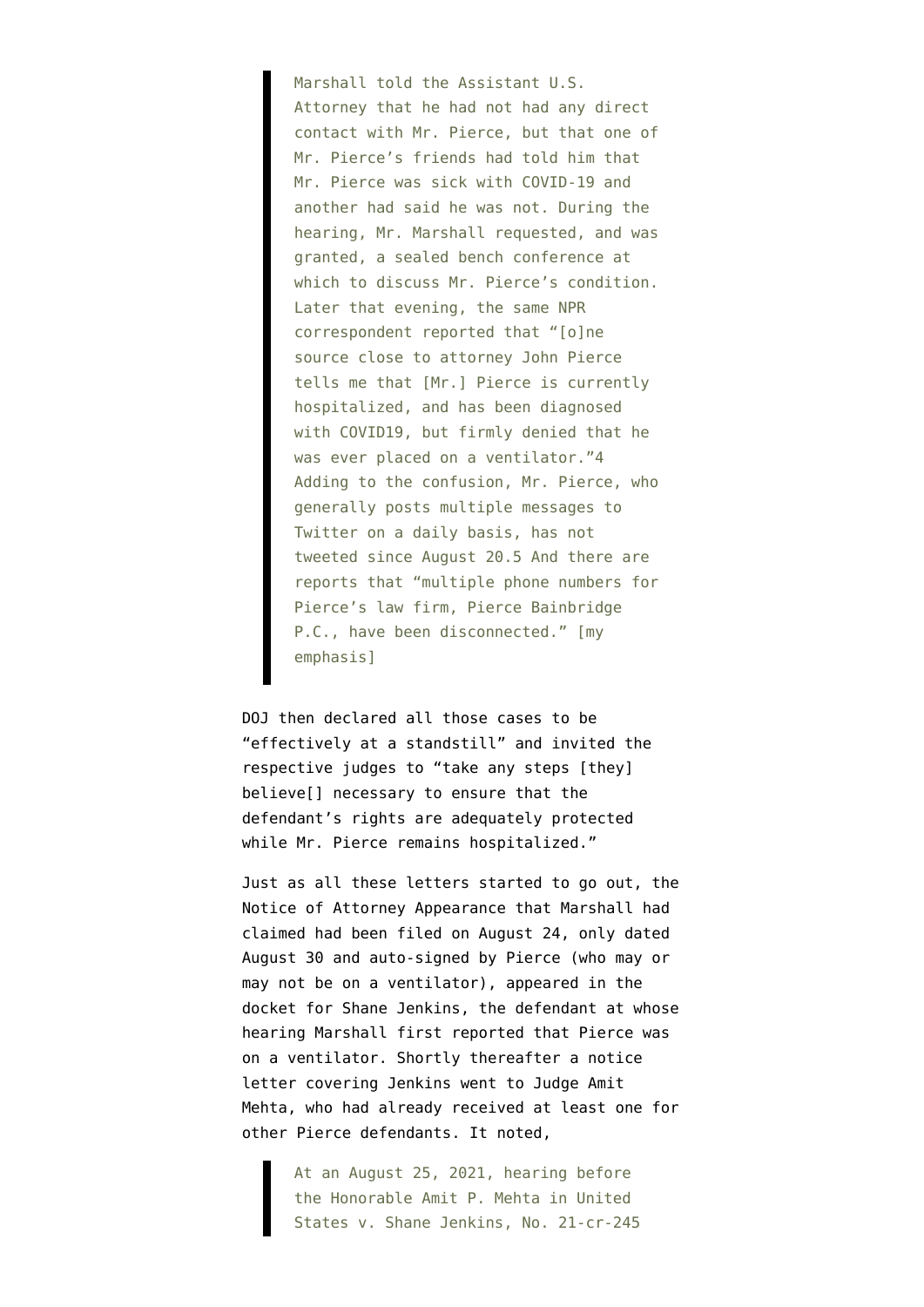(APM), Ryan Marshall, an associate at Mr. Pierce's firm, stated that Mr. Pierce now also represents Jenkins. A notice of appearance, purportedly signed by Mr. Pierce, was filed this morning (DE 22).

And with that filing, a man who may be incapacitated acquired an 18th defendant to represent.

WaPo has [a good story](https://www.washingtonpost.com/local/legal-issues/capitol-riot-lawyer-pierce-covid-disappearance/2021/08/30/d7b93eca-0054-11ec-ba7e-2cf966e88e93_story.html) on Pierce's other shenanigans, including telling other defense attorneys that this is all a false flag operation and leaving one co-counsel unpaid.

> "This whole thing was absolutely a false-flag FBI and intelligence community and military special operations set-up," he wrote in a late July email to a group of lawyers coordinating defense efforts. The message was shared with The Washington Post. "I don't [think] a single defendant should take any plea that involves one additional day in jail. At least that's my mind-set."

Another attorney replied, "John, can you explain more about how this false flag set-up worked? I'm unclear about the details of what you're saying." Pierce did not elaborate.

In another email chain discussing Capitol Police interviews, Pierce wrote, "THIS WHOLE THING WAS AN LEO/IC SET-UP," referring to law enforcement officers and the intelligence community, "AND WE NEED TO WORK TOGETHER TO PROVE IT."

#### [snip]

James Kelly, listed as co-counsel with Pierce in a Jan. 6 case, said Monday that he cut ties with the firm in June because he wasn't paid, is withdrawing from the case and declined further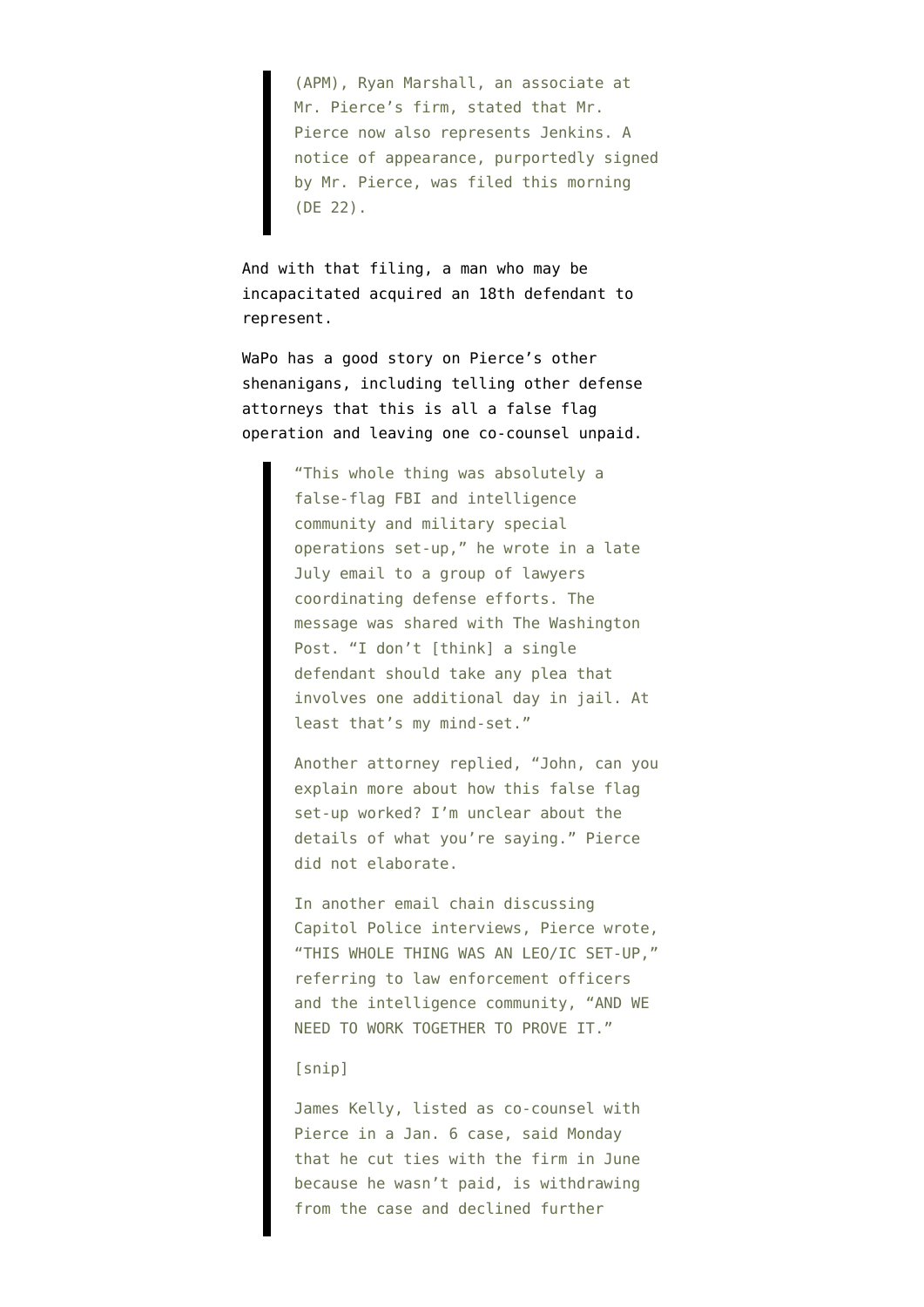## **The December 17 cooperation update in the Oath Keepers investigation**

Meanwhile, things seem to be progressing in the Oath Keepers case. As a reminder, there are four known cooperators in the case: [Jon Schaffer](https://storage.courtlistener.com/recap/gov.uscourts.dcd.230166/gov.uscourts.dcd.230166.30.0_2.pdf), [Mark Grods,](https://storage.courtlistener.com/recap/gov.uscourts.dcd.232837/gov.uscourts.dcd.232837.8.0.pdf) [Graydon Young,](https://www.documentcloud.org/documents/20971355-210623-young-statement-of-offense) and [Caleb Berry](https://storage.courtlistener.com/recap/gov.uscourts.dcd.233239/gov.uscourts.dcd.233239.8.0.pdf). In each, Judge Amit Mehta set a two month deadline for the first status report.

In the Schaffer case, the status report submitted on or before June 16 was quickly sealed; indeed, [everything since his plea](https://www.courtlistener.com/docket/59827926/united-states-v-schaffer/) [remains sealed](https://www.courtlistener.com/docket/59827926/united-states-v-schaffer/).

In both the Graydon Young and Mark Grods case, however, the status report recently got filed.

In the case of Young, the [notice](https://storage.courtlistener.com/recap/gov.uscourts.dcd.227814/gov.uscourts.dcd.227814.361.0_1.pdf) similarly reported on ongoing cooperation, asked that Young's release conditions be relaxed (to match those of other cooperators, though it doesn't say this), and asked for December 17 to be the next status report in Graydon Young's case.

> The parties report that Defendant Graydon Young continues to cooperate with the government. We request the opportunity to file a further status report by December 17, 2021.

Defendant Young requests that the Court modify his release conditions, stepping him down from home incarceration to an appearance bond on personal recognizance, with the following conditions: not obtain a passport, surrender any passport, not possess any firearms or destructive weapons, not have any contact with co-defendants or associates or affiliates of the Oath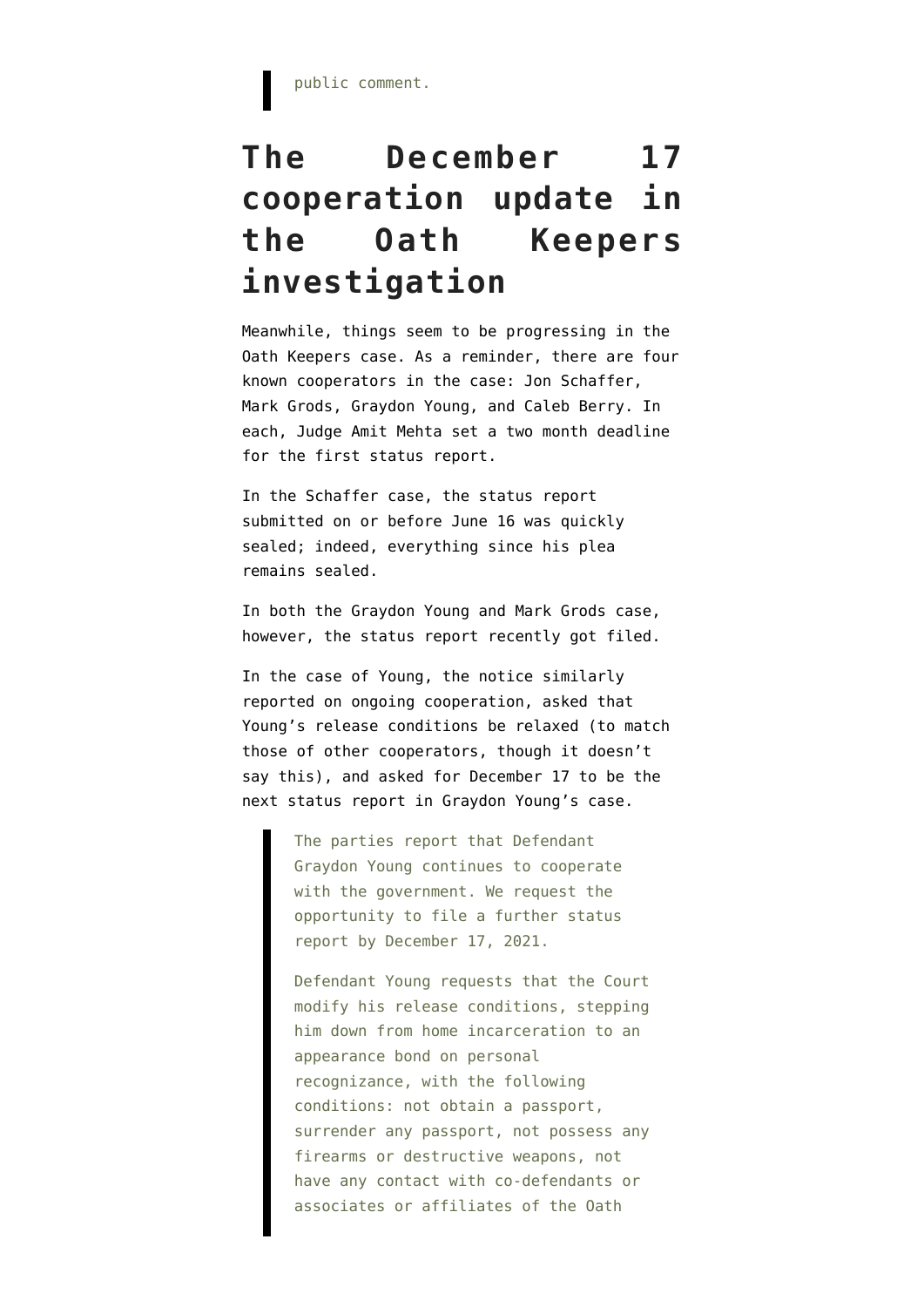Keepers, stay out of Washington, D.C., and notify Pretrial of any travel outside the Middle District of Florida. The government does not oppose this request.

In the Grods case, DOJ [asked for](https://storage.courtlistener.com/recap/gov.uscourts.dcd.232837/gov.uscourts.dcd.232837.16.0.pdf) the next status report to be due on the same day, December 17.

> The parties report that Defendant Mark Grods continues to cooperate with the government. We request the opportunity to file a further status report by December 17, 2021

Berry [pled guilty more recently,](https://www.courtlistener.com/docket/60070247/united-states-v-berry/) so his first status report isn't due until September 21, two months after his plea.

None of this is all that surprising, but the fact that DOJ harmonized the next report date for Young and Grods, who would otherwise be a week apart, suggests DOJ thinks of that as a milestone in the Oath Keeper case. It may be tied to the first trial date for the conspirators, currently set for January 31, 2022. Or it may reflect some understanding of what the prosecutors think they have before them.

If it's the latter, it says they've got four more months of investigation to complete before they'll finish.

Update, September 18: The two sides have [submitted a status report](https://storage.courtlistener.com/recap/gov.uscourts.dcd.233239/gov.uscourts.dcd.233239.13.0.pdf) in the Caleb Berry case, and there, too, they're asking for a December 17 report date.

### **"Zachary Studabaker's" best-in-riot passwords**

In a [bid](https://storage.courtlistener.com/recap/gov.uscourts.dcd.228477/gov.uscourts.dcd.228477.26.0.pdf) to delay trial for Zachary Alam, the guy who punched through the Speaker's Lobby door with his bare fist, prosecutor Candice Wong gave an updated status on discovery for him (see [this](https://www.emptywheel.net/2021/07/08/blind-spots-in-the-ashli-babbitt-panopticon/)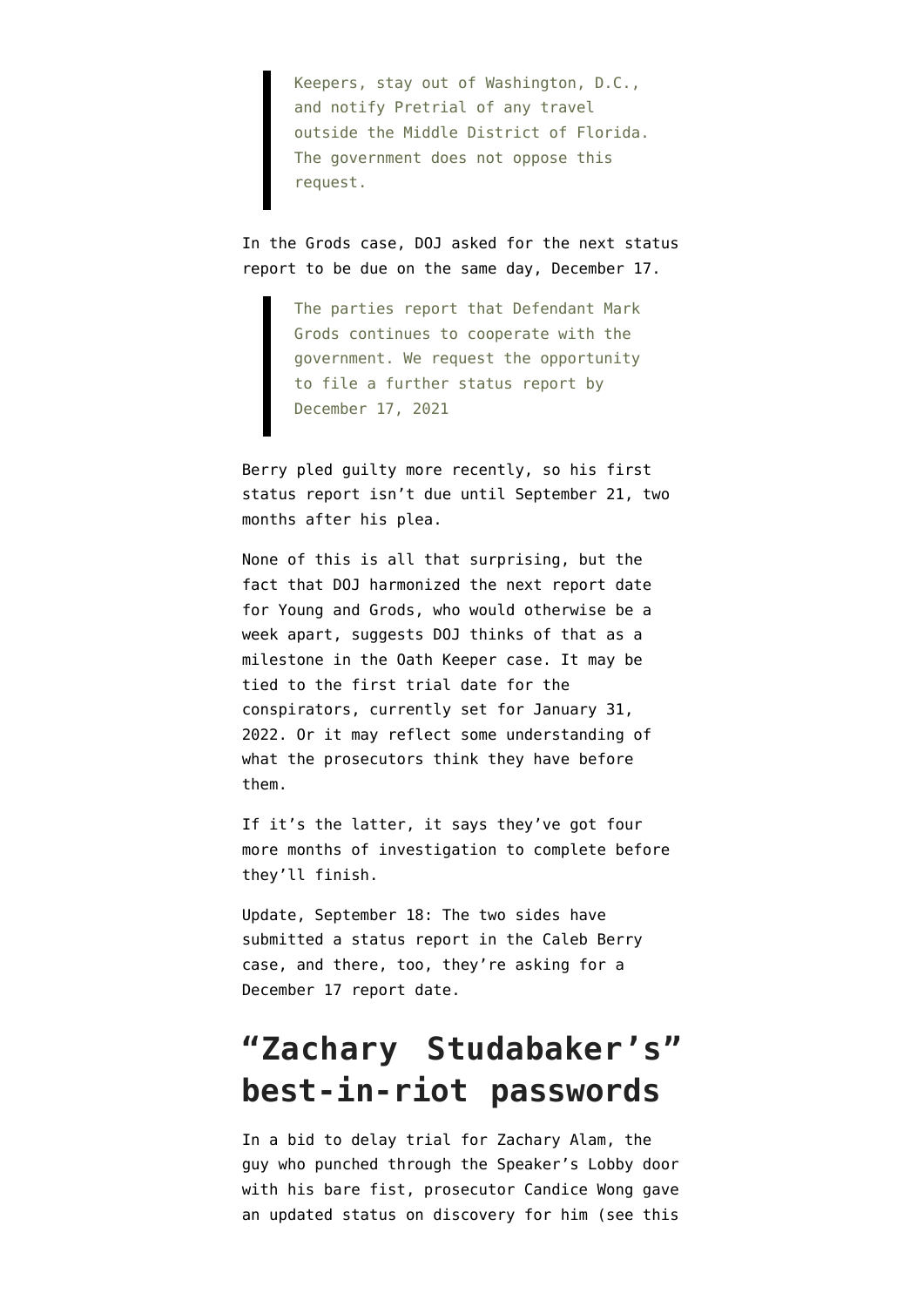[post](https://www.emptywheel.net/2021/07/08/blind-spots-in-the-ashli-babbitt-panopticon/) on discovery provided to those who helped Alam break through the Speaker's Lobby doors; Wong has sent Alam [one](https://storage.courtlistener.com/recap/gov.uscourts.dcd.228477/gov.uscourts.dcd.228477.10.1.pdf), [two](https://storage.courtlistener.com/recap/gov.uscourts.dcd.228477/gov.uscourts.dcd.228477.14.1.pdf), [three](https://storage.courtlistener.com/recap/gov.uscourts.dcd.228477/gov.uscourts.dcd.228477.20.1.pdf), [four,](https://storage.courtlistener.com/recap/gov.uscourts.dcd.228477/gov.uscourts.dcd.228477.21.1.pdf) [five,](https://storage.courtlistener.com/recap/gov.uscourts.dcd.228477/gov.uscourts.dcd.228477.22.1.pdf) [six\)](https://storage.courtlistener.com/recap/gov.uscourts.dcd.228477/gov.uscourts.dcd.228477.24.1.pdf). As part of that paragraph, Wong disclosed that the government is still trying to crack the passwords on multiple devices belonging to Alam.

> The government has provided defense counsel with significant case-specific discovery, as outlined in seven discovery notices filed with the Court between March 26, 2021, and July 14, 2021. See ECF Nos. 10, 14, 17, 20-22, 24. The materials provided include videos encompassing surveillance footage from the U.S. Capitol Police, body-worncamera footage from the Metropolitan Police Department, open-source videos posted on news and social media platforms, and videos obtained through legal process or voluntary productions in other Capitol investigations that depict the defendant. Case-specific discovery provided to the defendant also includes reports of interviews with civilian and law enforcement witnesses, grand jury materials, search warrant returns, subpoena returns, and jail calls. As the defendant was inside the Capitol for over half an hour, covered four floors, and had multiple interactions while he was there, the government continues to identify and produce additional case-specific materials. Also forthcoming are extractions of the multiple digital devices recovered from the defendant upon his arrest, for which law enforcement is still attempting to decrypt the defendant's password protections.

The fifth discovery letter, above, describes four devices obtained via a warrant.

It's not surprising that Alam would have pretty solid passwords. A [detention motion](https://storage.courtlistener.com/recap/gov.uscourts.dcd.228477/gov.uscourts.dcd.228477.19.0.pdf) in the case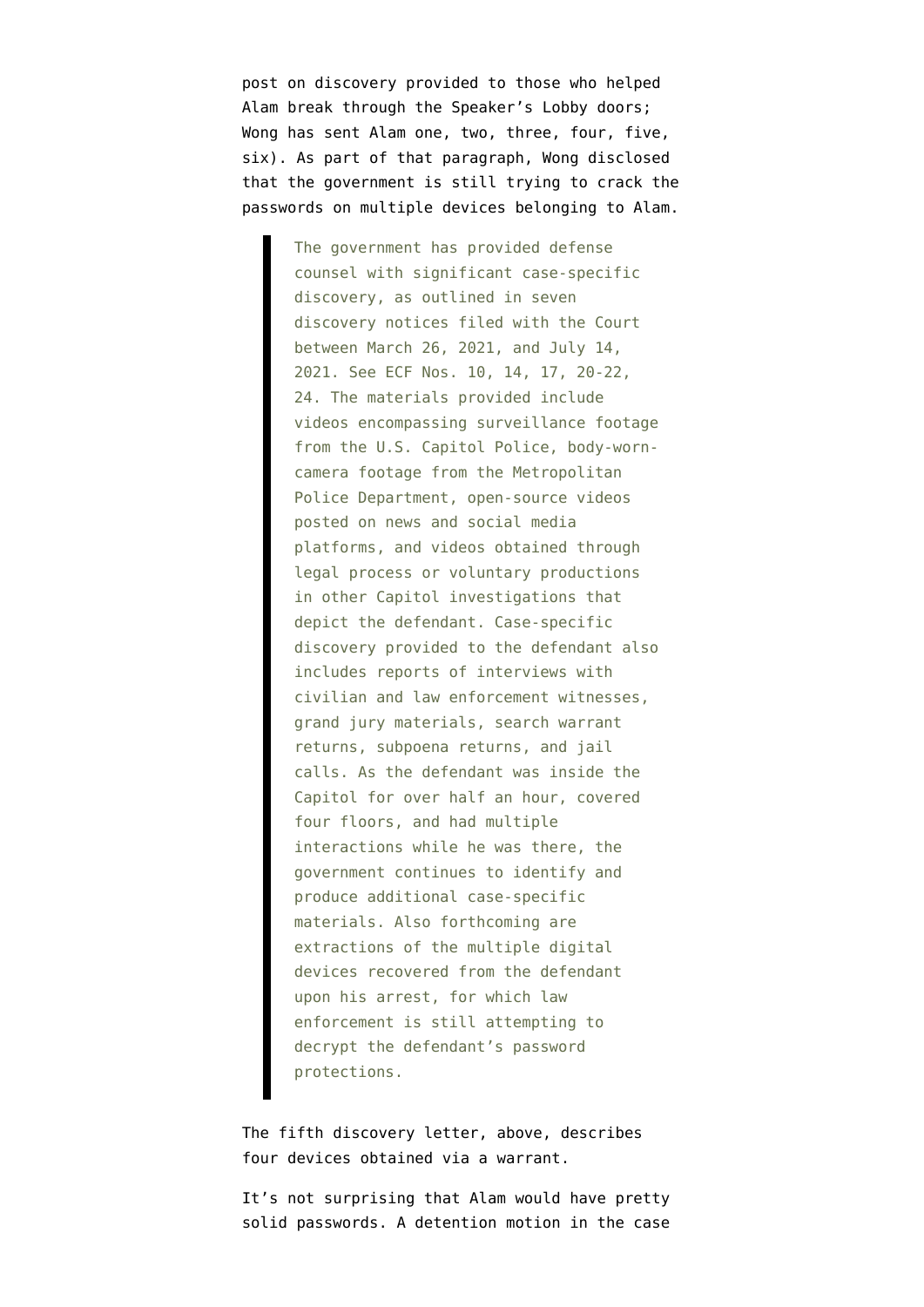Moreover, the defendant is known to have used aliases. Lawfully obtained records show that the defendant has provided multiple false names to service providers, including at least one false name – "Zachary Studabaker" – for services since the events of January 6, 2021.

#### Stolen license plates…

In addition, according to the government's information, the defendant was at the time of his arrest driving a vehicle that he had purchased around September 2020 but never registered, and for which the defendant had used multiple license plates, including in recent months. These include a Washington, D.C. license plate, found inside the defendant's vehicle in Pennsylvania, which was reported stolen in 2018 by an individual who indicated that the front license plate was taken off his vehicle while parked in Northwest D.C. D.C. traffic cameras captured a black Chevy truck matching the description of the defendant's vehicle bearing this license plate as recently as January 4, 2021. Moreover, when agents located the defendant at the motel in Pennsylvania, they observed the defendant's black Chevy truck parked outside and noted that it bore Pennsylvania license plates for a Mazda vehicle.

#### False identification…

Upon arrest, moreover, the defendant had multiple identification cards in his wallet, including a D.C. driver's license and a D.C. identification card for one male, a Permanent Resident card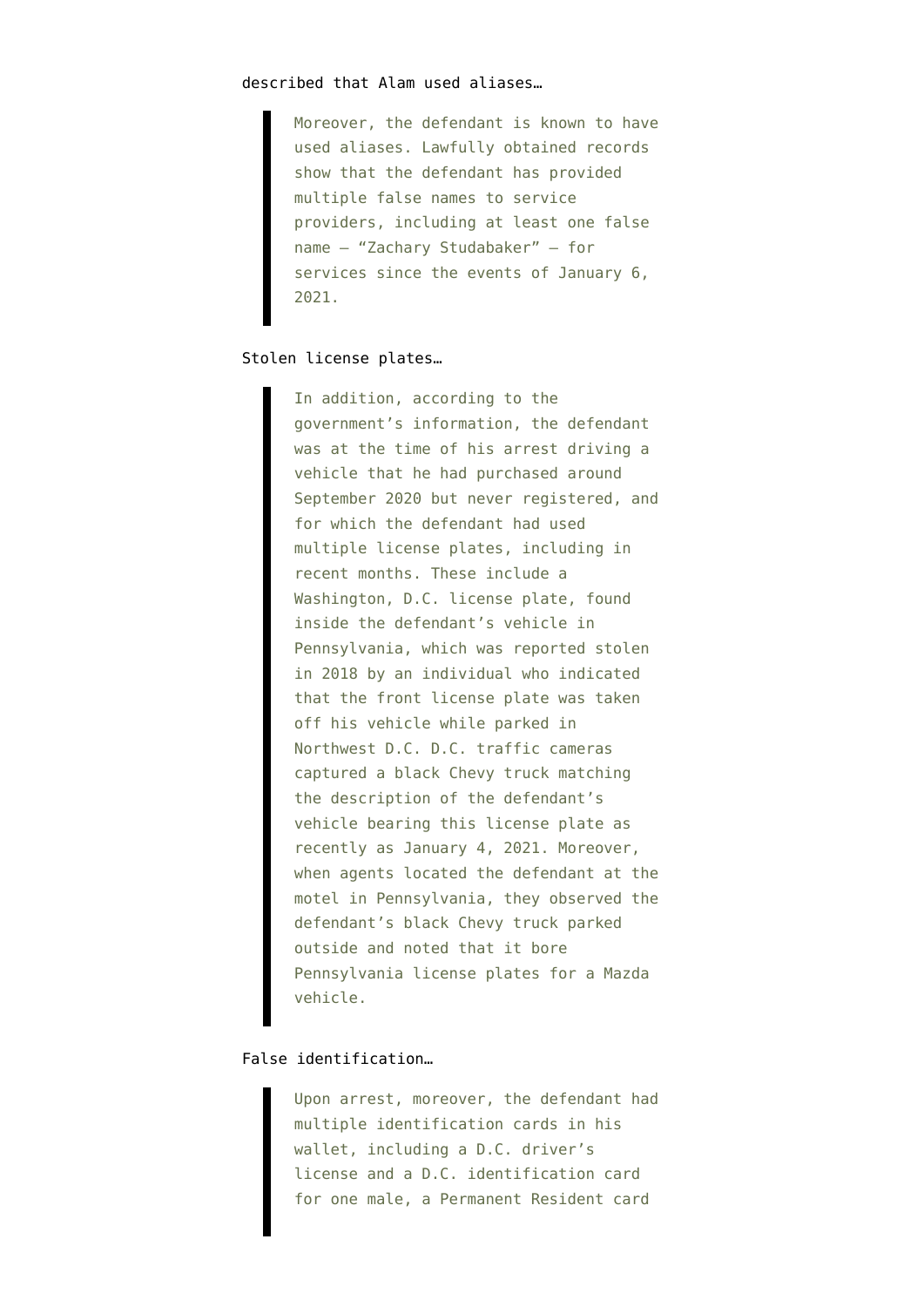for a second male, and University student identification card for a female.

#### Burner phones…

Among the items agents seized from the defendant's motel room nightstand, moreover, were two mobile phones – a Verizon flip phone as well as an iPhone.

#### [snip]

For "Sun 1/10/21," the defendant had written "activate burner," indicating that four days after the events at the U.S. Capitol, he began using a "burner" phone. That "burner" appears to refer to the Verizon flip phone that agents recovered, as executing agents photographed a receipt dated January 10, 2021, for a "Verizon" phone paid for with \$65.13 in cash at a Walmart in Pennsylvania.

#### Cryptocurrency…

The defendant's other notes from January 10 referred to his intent to "buy crypto[currency]" and "consolidate crypto,"

[snip]

Meanwhile, on "Wed 1/13," the notes indicate that the defendant planned to "buy CRV on Binance," an online exchange for trading cryptocurrencies.

#### [snip]

He also wrote on another page, "Research security (location intelligence)" and "Research how to launder BTC [bitcoin]" right above notes that likewise appear to concern January 6: "Wanted a civilized discussion w/ our representatives but the door wouldn't